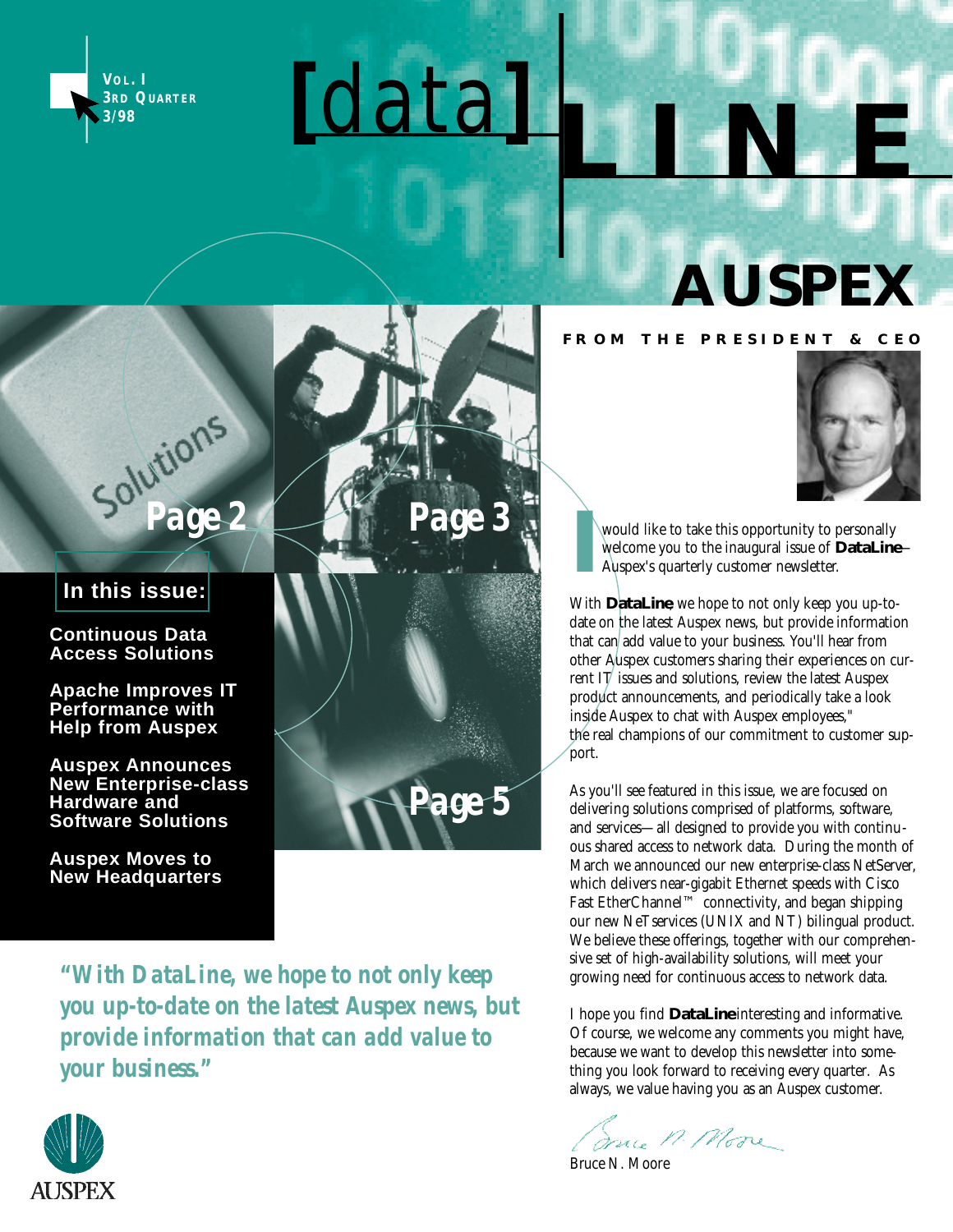# ENHANCIA<sup>RWare</sup>

#### **Auspex Announces New Enterprise-Class Hardware and Software Solutions** *Near Gigabit Network Throughput, Transparent Network Failover, Large File Size Support*

Auspex recently announced its new flagship NetServer NS 7000/800 and NetServer system software with Cisco Fast EtherChannel™ support. These offerings include significant new performance and reliability enhancements consistent with

Auspex's emphasis on developing hardwareand software-based solutions that support data consolidation as a data management strategy for customers.

The new release delivers near-gigabit data throughput levels (800 megabits/sec-

ond), load balancing, and transparent network failover on existing network infrastructures through its support of Fast EtherChannel™ switch technology from Cisco Systems. The ability to manage larger file sizes (up to 1 terabyte) is important to customers who use modeling and simulation, seismic interpretation, MCAD, and multimedia applications. The new platform also is 33% more compact than prior generation NetServers, an important feature in today's crowded IT departments.

When asked about his company's deci-



sion to purchase the new NetServer NS 7000/800, Wes Geloneck, Chief Systems Engineer at British Petroleum Exploration in Houston said, "Achieving the highest level of reliability and overall stability was a critical factor for British Petroleum. The Auspex NetServer 7000/800 pro-

vides better performance and reliability than accessing data on local disk. After a thorough analysis, we determined that Auspex has the ability to deliver the performance and reliability that is critical in BP's seismic interpretation activities."

#### **AUSPEX ANNOUNCES Y2K INITIATIVES**

Services

**Auspex has announced a comprehensive Y2K (Year 2000) compliance program. Under the plan, products delivered after June 30, 1998 will ship with Y2K compatibility. Y2K upgrades and implementation assistance will be provided for systems purchased before this date. Check Auspex's web page at www.auspex.com for more information.**



**About NetServer NS 7000/800**

**With redundant, hot-pluggable power supplies and a 33% more compact design, the NetServer NS 7000/800 is highly reliable and makes more**

**efficient use of valuable space in the IT department. Based on Auspex's patented Functional Multiprocessing® (FMP®) architecture,**

**the NetServer NS 7000/800 scales independently in terms of network bandwidth, network connections, and storage so that IT managers can fine-**

**tune performance to meet the specific requirements of their environment. Auspex NetServers store, manage and serve multiple-terabytes of**

**data and allow customers to realize the benefits of data consolidation. The NetServer NS 7000/800 is currently available.**

**5**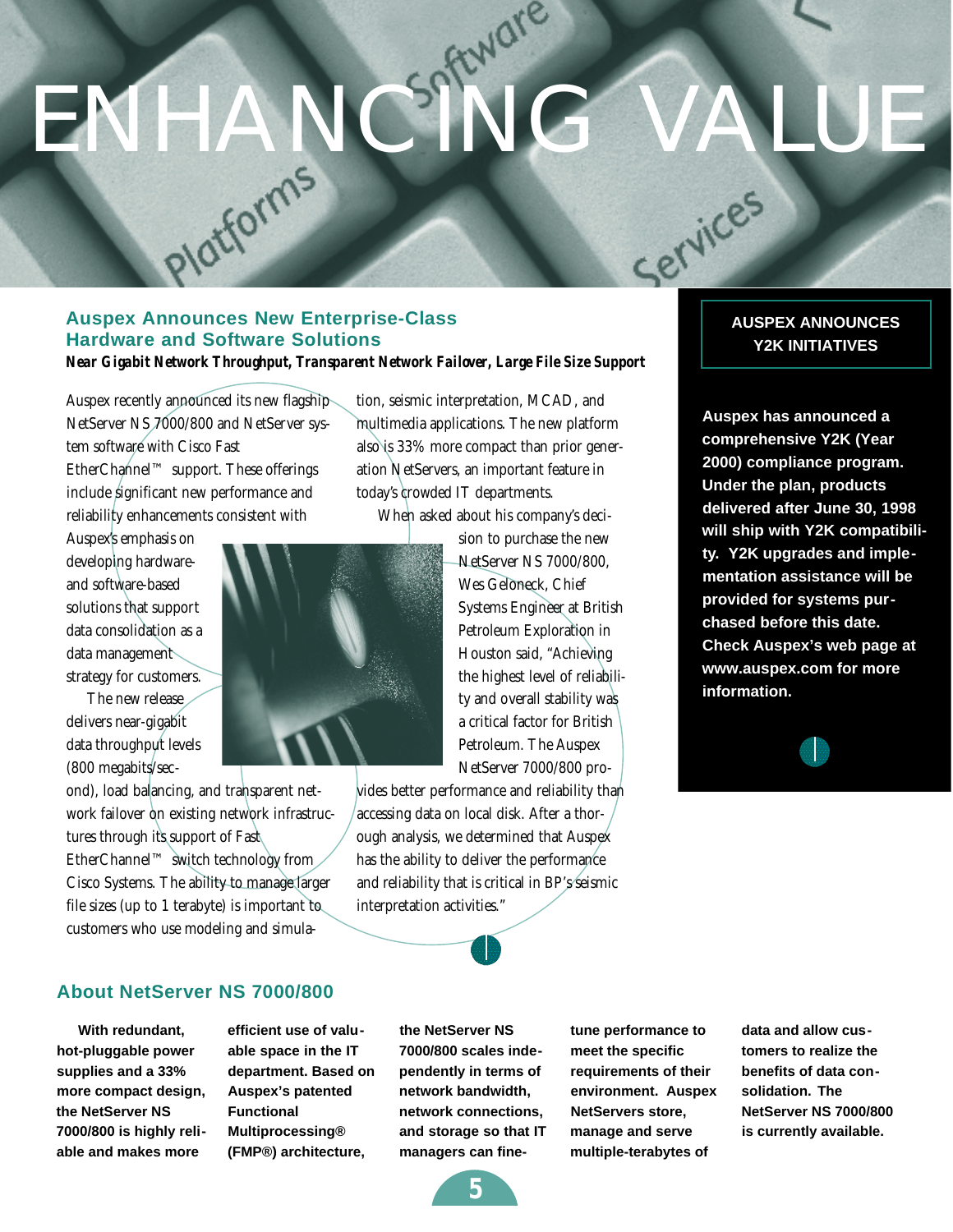

#### **The New Partnership: Geoscience, IT, and the Drill Bit**

#### **A New Strategy for Apache**

In late 1996, a shift in Apache Corporation's business strategy caused an explosion in its data volume. According to Robert Johnson, Manager, Exploration and Production Technology, the change at Apache "goes back to the company's planning process in 1996 for 1997 and beyond. Senior management redirected our exploration efforts from acquiring most of our

properties to a more focused emphasis on growing through our drilling program. Exploration is riskier than acquiring a proven asset, but it also presents the opportunity for greater rewards."

This change in Apache's growth strategy raised the bar for IT performance dramatically. Once-acceptable NFS delivery was now too slow, and reliability was too spotty. Johnson explained, "If our geoscientists can't perform their inter-

Apache's geocomputing infrastructure became a make-or-break element in the company's revised strategy. Johnson utilized the collective technical talents of Apache's IT specialists and end users, Landmark Graphics, and Auspex Systems to assess the existing environment and recommend successful solutions.

Johnson commented on the value Landmark Graphics brought to this process. "I rely heavily on Landmark for technical

power increased—without imposing bottlenecks. In the end, Apache targeted three objectives: remove NFS performance bottlenecks, increase reliability and ease of management, and decrease dependency on local disk storage.

#### **Issue One: Performance Bottlenecks**

Apache's existing topology was solid, employing a good cabling plan and a



**System/Network Configuration**

advice, planning, and consulting. Landmark helped Apache determine that the environment was reaching a critical mass and that the company needed to make some significant decisions regarding our infrastructure to accommodate the changes in our business."

Apache focused its objectives. The ideal infrastructure would support the productive capabilities of geoscientist users even as data volumes grew and desktop computing

100 MB Fast Ethernet switch to the desktop. Both data and applications were served from Sun 1000s in a decentralized mode so that one server served applications while the other managed and served all the seismic data.

"Our bottlenecks were in delivering data to the desktop," said Johnson. "And we knew that, in pursuing the company's new corporate strategy, this bottleneck would worsen unless a real change was made." When Apache

started deploying Sun Ultra workstations, the higher capacity I/O requirement was too much for the existing servers. As Johnson explained, "Workstation performance outpaced server performance and capacity. It hadn't reached critical mass yet, but the envelope was being pushed, and we knew the issue would escalate as the company continued to deploy the newer client hardware to the desktop. Apache was looking for a solution that would manage the explosion

pretation, then, basically, our exploration process comes to a halt. While we're waiting to decide whether to pursue additional opportunities, we've got money sitting on the table. We have to be able to make these decisions, and we need access to that information. That's why we teamed up with Auspex and Landmark."

#### **Analysis Calls for Infrastructure Redesign**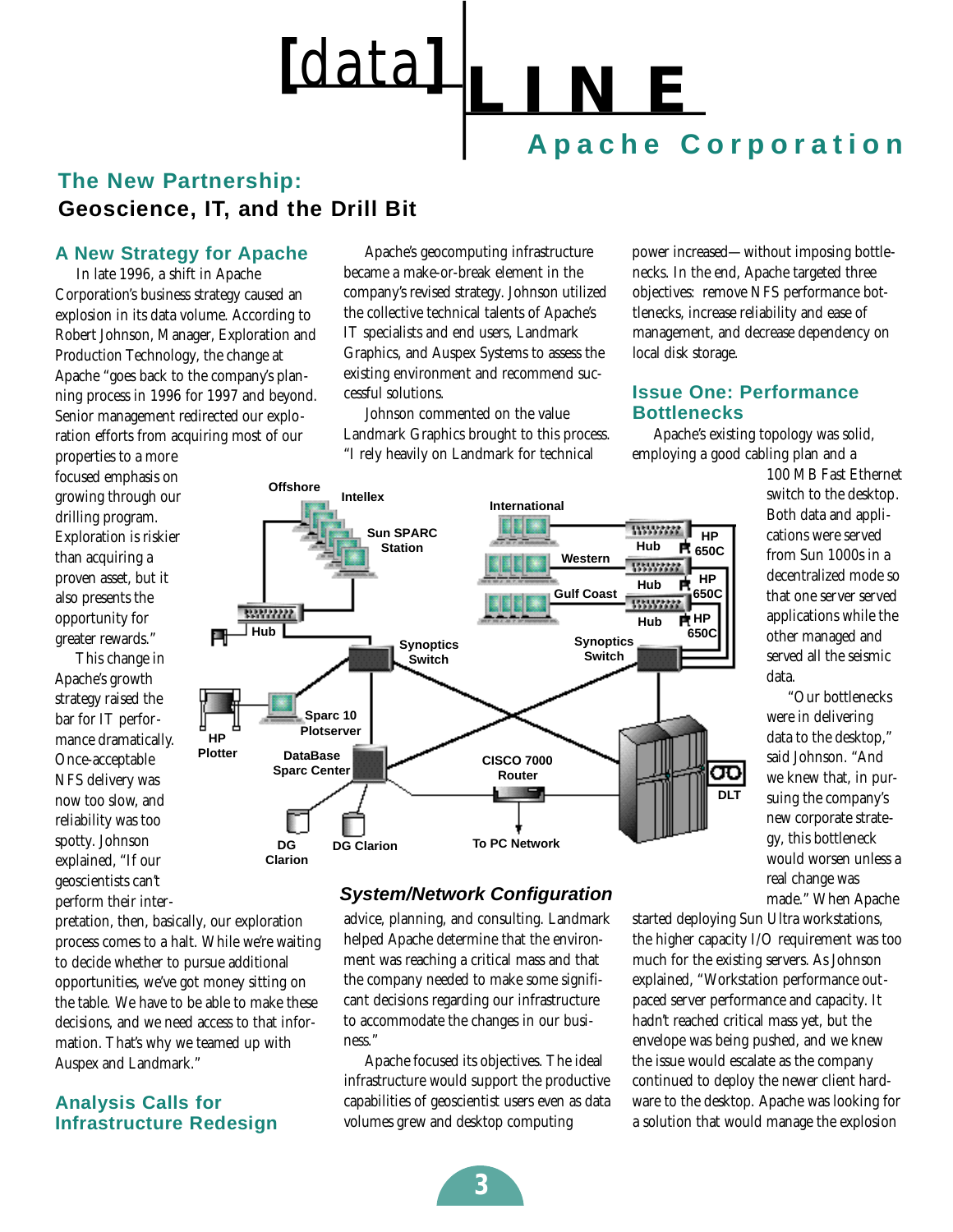

of data, integrate it in our environment, and deliver it to the desktop, all in a costeffective way. That's why we chose Auspex to replace the existing technology and bring us a higher level of performance."

#### **Issue Two: Reliability and Ease of Management**

Server reliability had also become an issue. The existing architecture was inconsistent. Johnson explained, "Reliability and uptime are critical to Apache's business. Data drives the company's decision-making process. If systems are down, decisions can't be made. The company can't decide to drill a well, but it also can't make a critical decision to stop drilling that would minimize its risks." He continued, "There's a misconception that every decision is to drill. But, data also provides the capability to decide against drilling in a particular location and to stop capital expansion at that point."

Johnson went on to discuss the hidden costs of complex system administration and management. "I have a very small group here," he said. "I don't plan to expand this group. I'm not looking to add 5 or 10 people, and I don't want to purchase a system that will require that. And, let's face it, the more we are forced to bring the system down for maintenance, the less reliable it is and the more administrative resources we require."

During the Apache evaluation process, Johnson approached a number of companies that had Auspex and Sun file servers in use. "The major difference was the complexity of the Sun environment to maintain and administer. I went to another site a year ago to look at the Sun products, and the level of expertise and knowledge needed to maintain that environment was, in my opinion, very high."

The Auspex system's high reliability and

uptime, low maintenance requirement, and ease of management were critical factors in Apache's buying decision. "The high Mean Time Between Failure data on Auspex was very impressive," said Johnson. "So, too, was the the ease of management represented by Auspex. It was important for Apache to meet its strategic objectives for performance and reliability and at the same time realize the benefit of Auspex's ease of administration."

#### **Issue Three: Local Disk Storage**

Apache's geoscientists analyze and process large, seismic data files. These files allow them to look at subsurface geology and inspect a wall of the depositional environment as though they were looking at a

*"Apache was looking for a solution that would manage the explosion of data, integrate it in our environment, and deliver it to the desktop, all in a cost-effective way. That's why we chose Auspex to replace the existing technology and bring us a higher level of performance."*

slice in the earth that extends down thousands of feet. Using data in this manner, Apache's geoscience user community is able to perform highly effective, interactive what-if analyses. This methodology is a far cry from the pencil and paper analysis performed in the past.

These seismic survey files can be as large as 10-15 GBs. Yet, Apache's environment relied heavily on local disk storage, and this presented Johnson and his staff with serious challenges. "Managing local disk storage

became an administrative nightmare. We had 300 GBs throughout the company, and 150 GBs of that was on the desktop. We had no RAID technology to fall back on, no reliability."

"Ultimately," Johnson explained, "Apache's goal is for clients to become virtually diskless, with all data moved to the central file server. We chose Auspex because we wanted the proven scalability it offered. If we need more storage, we just buy more disk. This flexibility is important if Apache is to grow and scale its business."

#### **Implementing the New Design**

Apache's current project includes reorganizing its entire infrastructure. The project's goals are to minimize administration of hardware, consolidate several tasks that are currently supported on the 1000s, and move all seismic data that's currently on desktops to the Auspex fileserver. "Going forward," said Johnson, "we plan a full migration to the Auspex, and making it a key component to our computing infrastructure. Landmark and Auspex will continue to be part of the planning and implementation of Apache's plan."

The Auspex field engineering team that has assisted Apache on this project has extensive experience working with customers in the oil and gas industry and has a strong relationship with Landmark. Noting how important this industry experience was to his process, Johnson said, "It was really helpful that the Auspex team understood this business and environment from Day One. They were here with Landmark as part of the planning team, putting the time line together and planning the process." Johnson concluded, "This alliance of Landmark, Auspex and Apache will enable Apache to reach its long-term, strategic

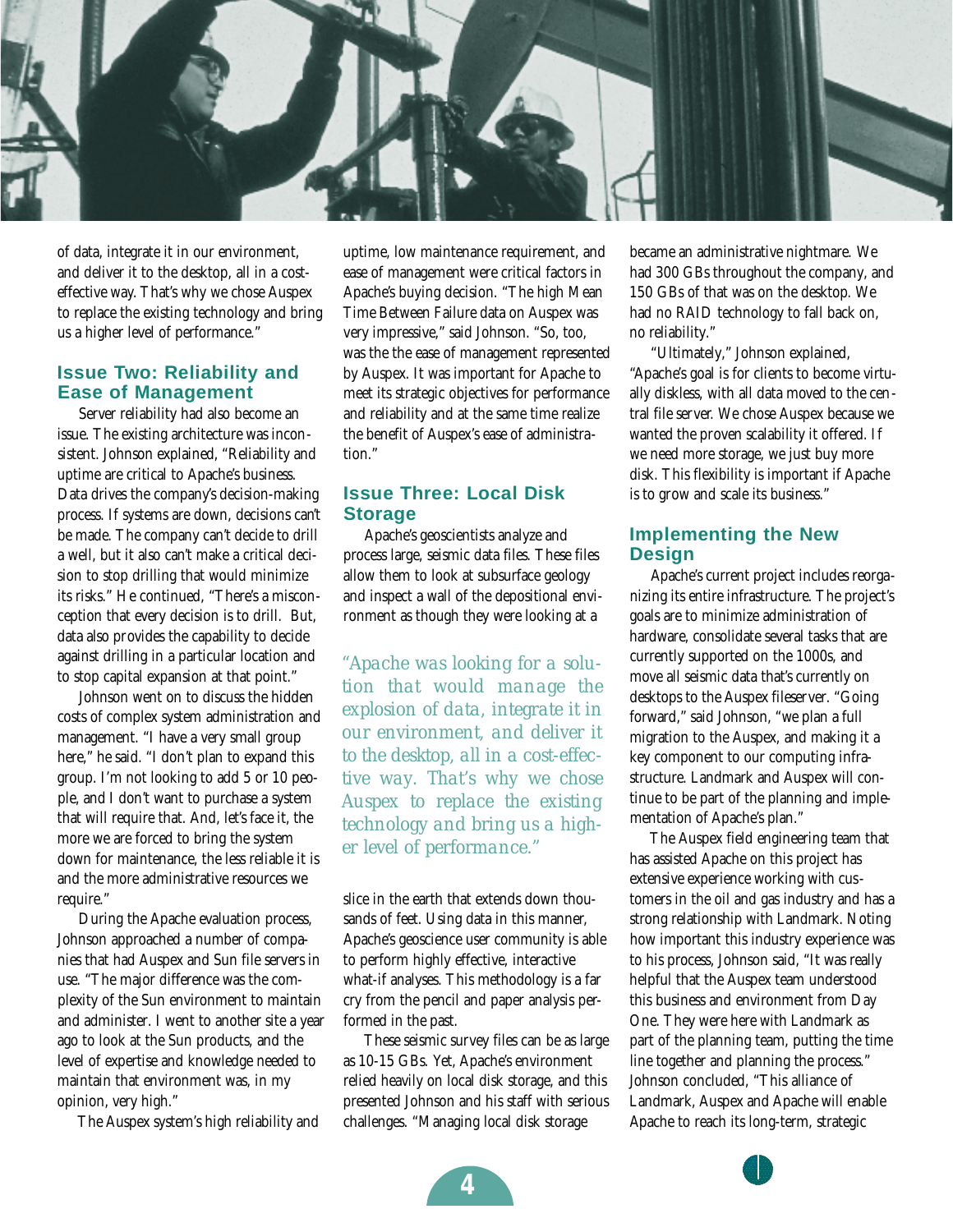# INT I C

#### **Auspex Ships NeTservices, ServerGuard Extends Range**

Enhancing value to customers is what it's all about at Auspex today. No longer simply a supplier of "big black boxes," our value proposition encompasses a range of continuous data access (CDA) solutions for customers in mission-critical, network data management settings.

#### **UNIX and NT File Sharing**

"I've been out meeting our customers, and a growing number of them are struggling to manage mixed UNIX and WindowsNT network data," said Anup Pal, Senior Engineering Manager. "I believe that NeTservices—with its feature-rich functionality, file sharing and management of up to two terabytes of UNIX and WindowsNT data on a single system—will simplify administration and significantly improve management for our customers' network data."

NeTservices began commercial shipment at the end of March. The product allows UNIX and WindowsNT end-users to simultaneously share the same data files on a single, highly scalable and reliable Auspex NetServer. NeTservices also eliminates file duplication and relieves the administrative burden for IT staff.

NeTservices is especially well-suited to the needs of customers with very large UNIX and NT files that need to pass those files rapidly along the network so end users can share the data.

As in the case of US West, who was a NeTservices beta site, relieving the IT administrative burden is a key benefit. "NeTservices delivers a real ease-of-management advantage," said Chris Morgione,

member of the Technical Staff in the IT group at US West's Littleton, Colorado Network Reliability Operations Center (NROC). "Our end-user home directories and files are already established on an Auspex NetServer. NeTservices eliminates the need to duplicate, maintain and manage NT files and directory structures on a separate NT server. That will help save staffing commitment, and we won't have to try to keep two file structures—UNIX and NT—synchronized."

#### **High Data Availability**

"For some customers, distance has become an increasingly important factor in the ServerGuard equation," said Chris Melville, Auspex Director of High Availability. "If a natural disaster occurs, the financial and market impact on a company can be catastrophic. ServerGuard is a valuable insurance policy for the availability of critical data, making it a prudent investment for customers."

For a powerful example of the value of ServerGuard, consider the recent experience of a U.S.-based semiconductor company, where file server downtime is valued at hundreds of thousands of dollars per hour. A fire filled a critical data center with smoke, and the ServerGuarded pair immediately failed over to the secondary server, which was located a short distance away. No data was lost, and users continued their work uninterrupted for the four days it took to restore the smoke-damaged computer room. This story demonstrates how vital ServerGuard can be in appropriate applications.

When it comes to meeting the need for

continuous access to mission-critical data, no one else in the industry can even approach ServerGuard's track record:

■ Outstanding Data Availability— ServerGuard continues to extend its lead as the industry's only transparent, networkbased, fault- and disaster-tolerant failover solution. In fact, in a recent analysis of our installed base, ServerGuard has delivered 100% data availability in all properly installed and configured sites.

■ Extended Range—With Auspex support, a well-known U.S. customer in the financial industry is working to implement a wide-area.

■ In London, where terrorist attacks are a valid concern, a major global publishing company has a ServerGuarded pair deployed at a distance that the customer characterizes as "bomb-safe."

■ Another Auspex customer, a leading architectural company, was rated an Enterprise Value Award winner in the February 1, 1998 issue of CIO magazine. ServerGuard is a key component to their comprehensive IT strategy.

Auspex's focus on providing solutions for CDA not only makes us unique in the business, it's an approach that aligns with the goals of our customers. The products and services we're delivering today are part of a comprehensive set of CDA solutions that reflect our ongoing commitment to our customers' success.